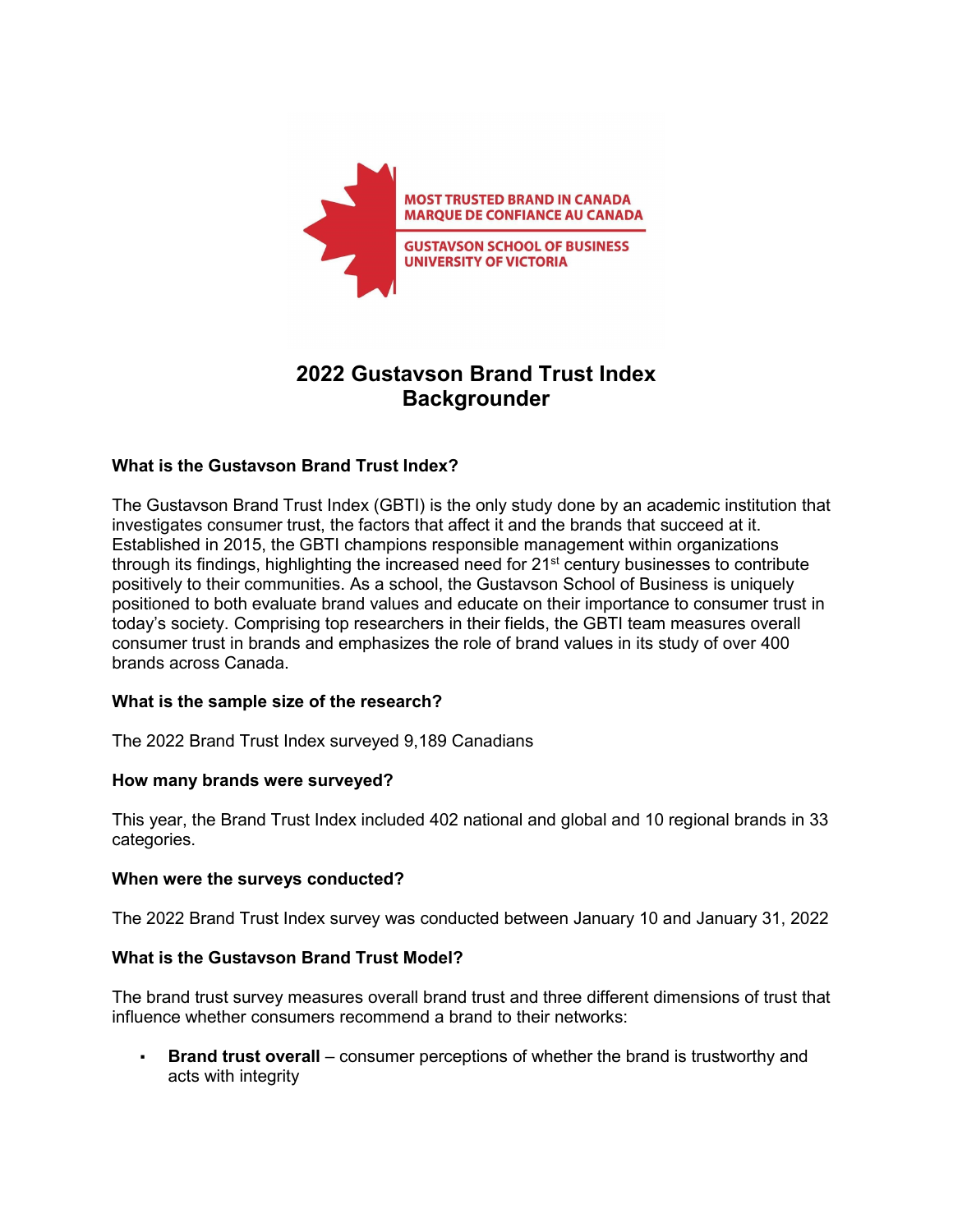- **Brand Authenticity (Values-based trust)**  consumer perceptions on the brand's social responsibility
- **Brand Ability (Functional trust)**  consumer perceptions on how well the brand performs its core functions
- **Brand Affinity (Relationship trust)**  consumer perceptions on how the brand interacts with its consumers
- **Advocacy (Word of mouth)**  the extent to which consumers recommend the brand to others

# **What are some key insights from the 2022 GBTI?**

- Canadian consumers are more distrusting of dominant technology brands, even while they are using these companies more than ever before.
- The Brand Trust Index also suggests that trust in all information sources is at a record low in 2022, while traditional media continue to be more trusted as an information source than social media outlets and search engines.
- Trust in Canadian airlines is lowering. Air Canada and Porter Air benefitted from the initial, short-lived optimism in the early pandemic, while WestJet's scores have slowly but surely declined since 2018.
- A&W's focus on innovation packaging that reduces waste, sustainable food practices, water and energy conservation while simultaneously giving back to the communities they serve has been paying off. For the five year in a row, A&W has been named the most trusted brand in the restaurants/takeout category.
- Packaged food brands experienced an erosion of trust in 2022 after the surge in demand from the previous year due to home isolation and pantry loading.
- Costco continues to lead the pack with the highest score on employee treatment based on Canadian consumers' perceptions, while Uber is at the bottom of the list.
- Canadians have a high ability to detect greenwashing and take it seriously.
- The personalities associated with well-known brands, as reflected by their founders or leaders, also play a role in how Canadians view and trust these brands.
- Grocery stores are the most trusted category, while social media is least trusted in the post-pandemic world.
- If consumers observe that employees of a specific company trust their employers, that observation can affect the trust level of consumers.
- Millennials and Gen Z (aged 18-35) recognized Patagonia as the most trusted brand in Canada.

# **What are the results of the 2022 Gustavson Brand Trust Index?**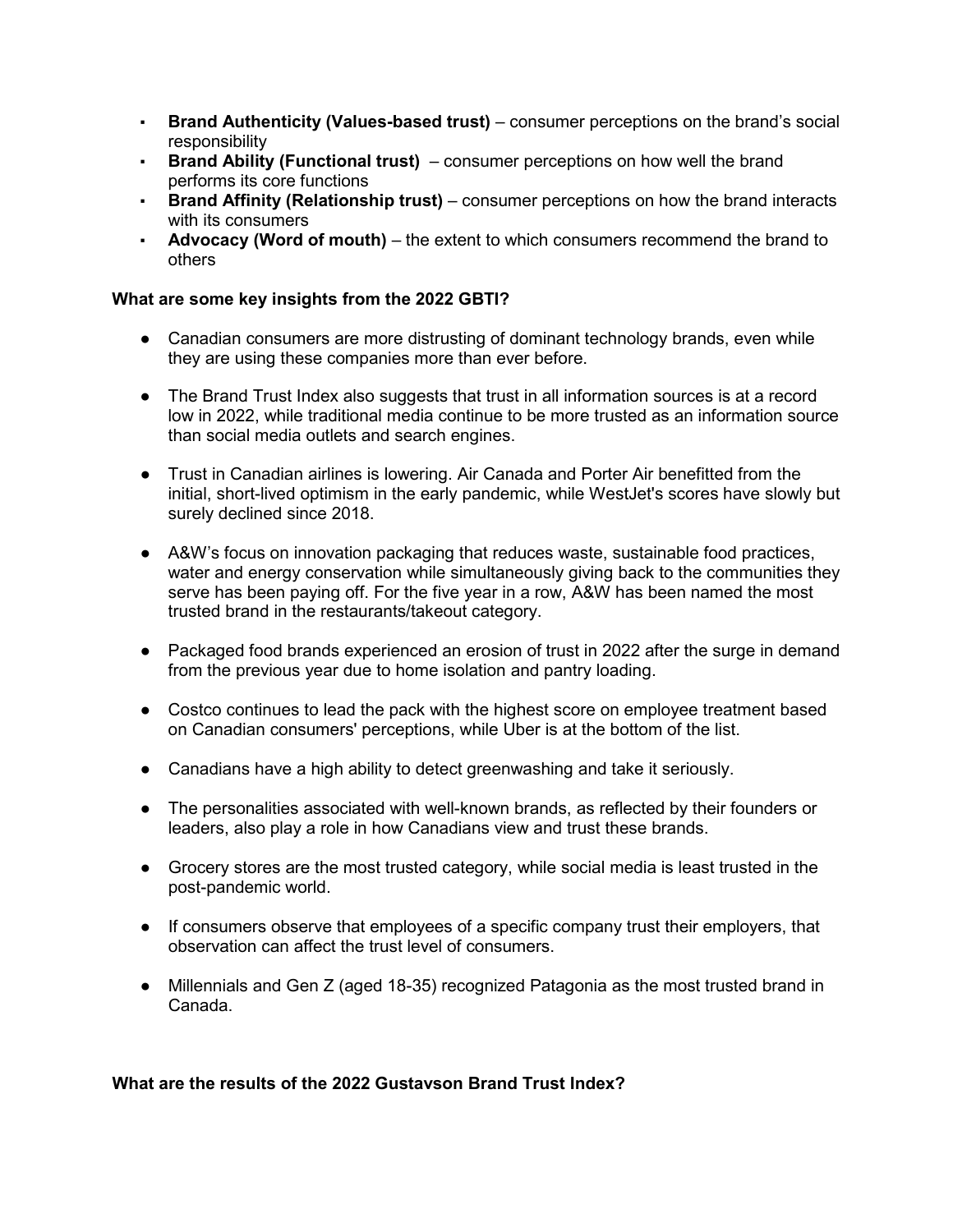**Canada's Most Trusted Brands for 2022**

- 1. Canadian Automobile Association (CAA/BCAA/AMA)
- 2. Band-Aid
- 3. Costco (TIE)
- 3. Home Hardware (TIE)
- 3. Lego (TIE)
- 6. Bose (TIE)
- 6. President's Choice (TIE)
- 8. Dyson (TIE)
- 8. Interac (TIE)
- 8. Shoppers Drug Mart/Pharmaprix (TIE)

8. Mountain Equipment Company (MEC) (TIE)

# **Winners of Consumer Trust by Industry Sector:**

| <b>Alcohol</b>                                   | Crown Royal                          |
|--------------------------------------------------|--------------------------------------|
| <b>Apparel and Footwear</b>                      | MEC (Mountain Equipment Company)     |
| <b>Automotive Rental</b>                         | <b>Enterprise Rent-A-Car</b>         |
| <b>Automotive</b>                                | Honda                                |
| <b>Beverages</b>                                 | Ocean Spray                          |
| Coffee/Tea                                       | <b>Kicking Horse Coffee</b>          |
| <b>Confectionery/Snack Foods</b>                 | Laura Secord                         |
| <b>Dairy Products and</b><br><b>Alternatives</b> | Liberté                              |
| <b>Delivery Services</b>                         | Canada Post                          |
| E-commerce                                       | <b>Best Buy</b>                      |
| <b>Electronics &amp; AV Equipment</b>            | <b>Bose</b>                          |
| <b>Entertainment</b>                             | Cirque du Soleil                     |
| <b>Financial Services</b>                        | Interac                              |
| <b>Gas Stations</b>                              | Petro-Canada                         |
| <b>Grocery Stores</b>                            | Costco                               |
| <b>Health and Beauty Retailers</b>               | <b>Shoppers Drug Mart/Pharmaprix</b> |
| <b>Heath Care &amp; Nutrition</b>                | Tylenol                              |
| Home, Office and Garden<br><b>Retailers</b>      | <b>Home Hardware</b>                 |
| <b>Hotels</b>                                    | <b>Marriott Hotels</b>               |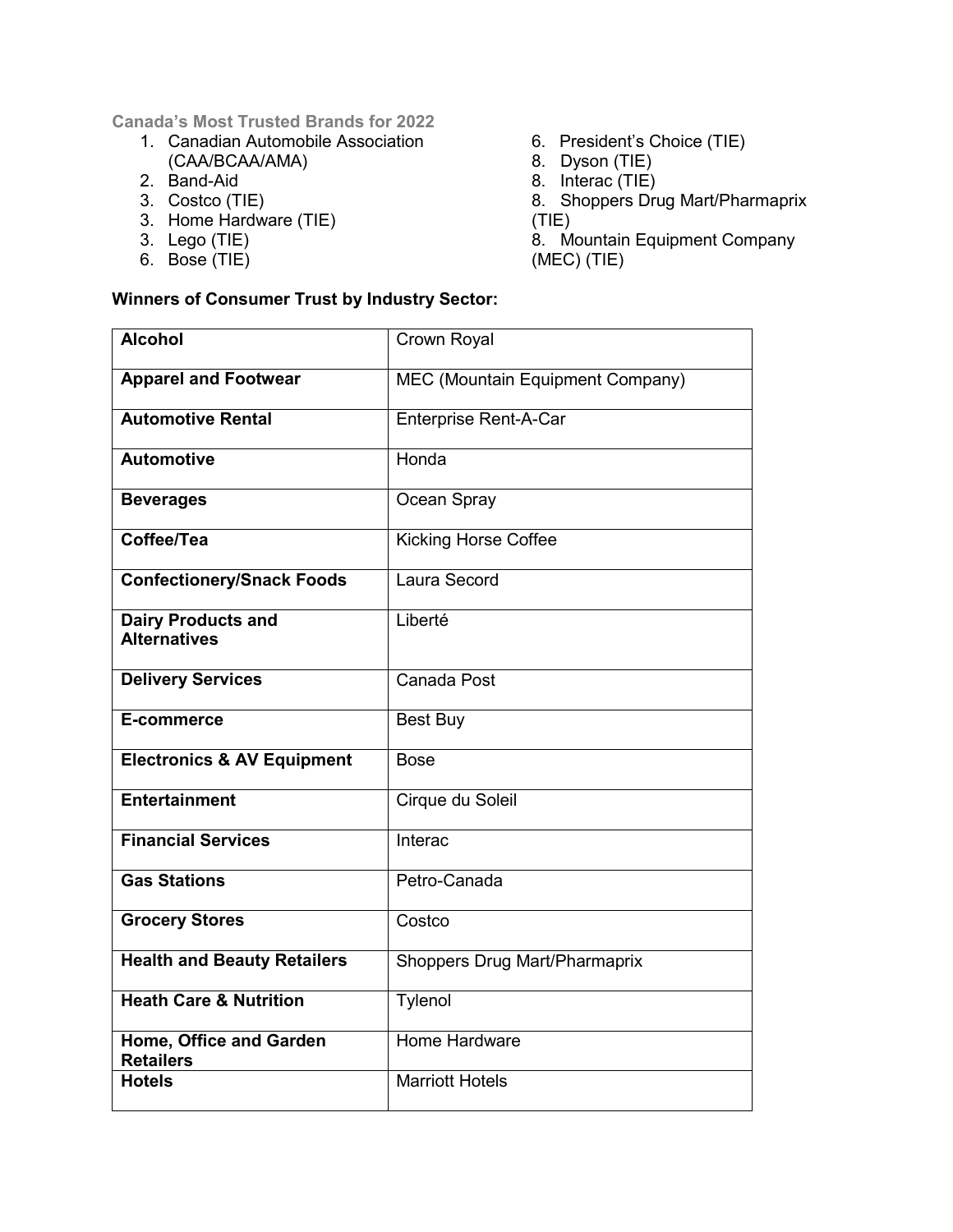| <b>Household Care</b>             | Arm and Hammer                                    |
|-----------------------------------|---------------------------------------------------|
| <b>Insurance</b>                  | Canadian Automobile Association<br>(CAA/BCAA/AMA) |
| <b>Major Appliances</b>           | <b>Bosch</b>                                      |
| <b>Media</b>                      | The Weather Network                               |
| <b>Packaged Food</b>              | <b>President's Choice</b>                         |
| <b>Personal &amp; Beauty Care</b> | Band-Aid                                          |
| <b>Restaurants/Takeout</b>        | A&W                                               |
| <b>Small Appliances</b>           | Dyson                                             |
| <b>Sportswear</b>                 | Columbia Sportswear                               |
| <b>Technology/Software</b>        | Intel                                             |
| <b>Telecoms/Cable/Digital</b>     | <b>TELUS</b>                                      |
| <b>Toys and Games</b>             | Lego                                              |
| <b>Transportation</b>             | <b>VIA Rail</b>                                   |
| <b>Travel</b>                     | <b>TripAdvisor</b>                                |

# **Who is the team behind the Gustavson Brand Trust Index?**

## **Dr. Saul Klein, Dean & Professor of Marketing & International Business, Gustavson School of Business**

Dr. Saul Klein has had a broad-ranging career spanning developing, developed and transition countries. He specializes in the areas of marketing strategy, global business and international marketing. His research focuses on the global competitiveness of emerging market firms and he has provided consulting assistance to over 50 different organizations in these areas in Canada, the USA, Singapore and South Africa. He has also led strategic planning workshops for a variety of organizations in different sectors. Klein serves on the boards of the National Consortium for Indigenous Economic Development (Canada), the Mediterranean Entrepreneurship Development and Innovation (Tunisia) and on the International Advisory Committees of UIBE and Beijing Jiaotong Universities (China).

## **Dr. David Dunne, Director of MBA Programs and Professor of International Marketing & Service Innovation, Gustavson School of Business**

Dr. David Dunne joined the Gustavson School of Business in 2014. His research explores how designers apply in-depth user research and creative thinking methods to "wicked problems": critical, chronic problems in society and business with no clear start or end point, such as